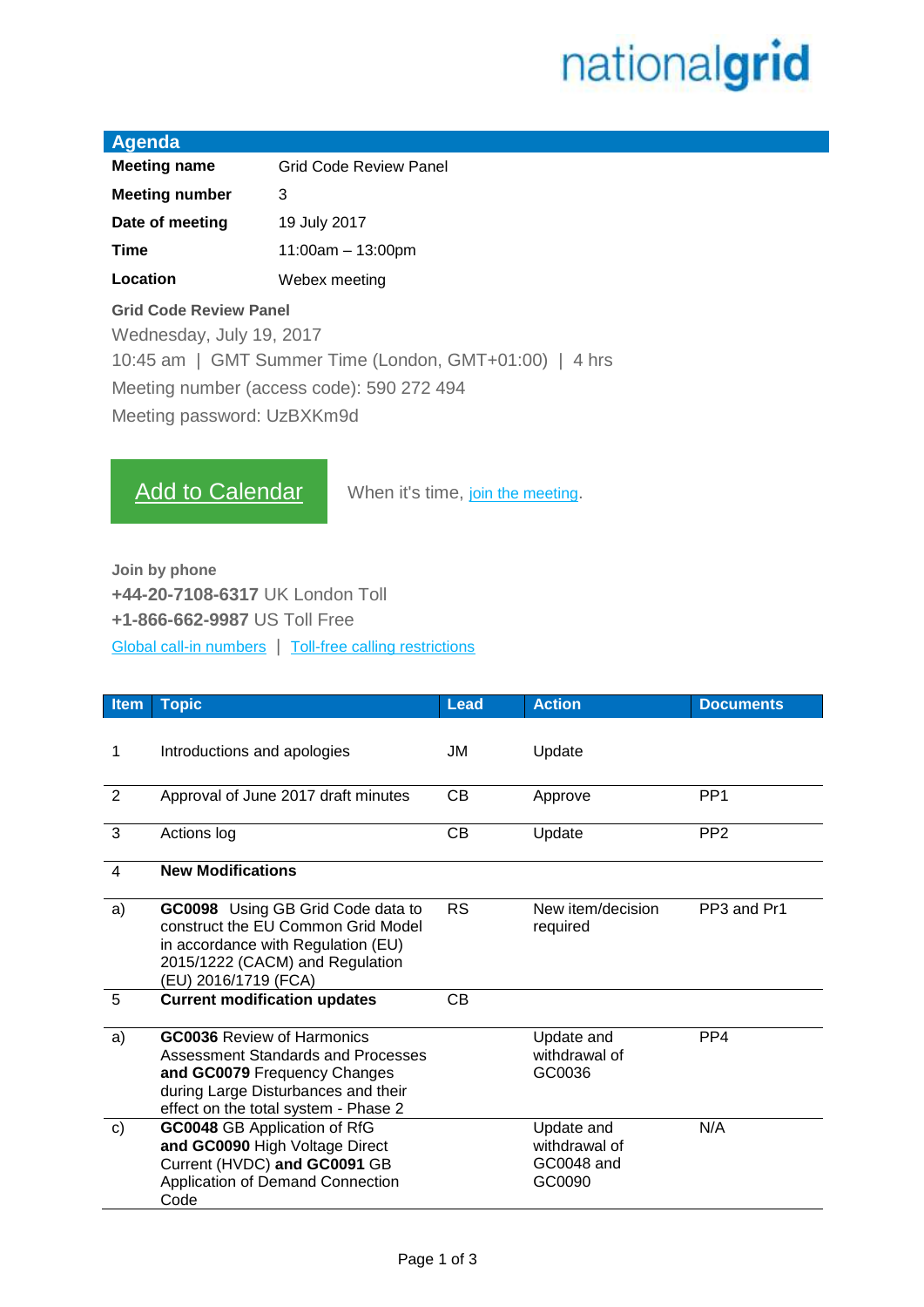## nationalgrid

| d)                                | <b>GC0094 Relevant Electrical Standards</b>                           |     | Verbal update                                                          | <b>DJ</b>       |  |
|-----------------------------------|-----------------------------------------------------------------------|-----|------------------------------------------------------------------------|-----------------|--|
| e)                                | <b>GC0095</b> Transmission System<br><b>Operation Guidelines</b>      |     | Verbal update                                                          | N/A             |  |
| f)                                | GC0096 Energy Storage                                                 |     | Verbal update/New<br>timetable for approval                            | Pr <sub>2</sub> |  |
| g)                                | <b>GC0097 Project TERRE</b>                                           |     | Verbal update                                                          | N/A             |  |
| i)                                | GC0099 Establishing a Common<br>Approach to Interconnector Scheduling |     | Verbal update and<br>new timetable<br>aligned with BSC<br>modification | N/A             |  |
| j)                                | <b>GC0100 EU Connection Codes GB</b><br>Implementation - Mod 1        |     | Verbal update                                                          | N/A             |  |
| k)                                | <b>GC0101 EU Connection Codes GB</b><br>Implementation - Mod 2        |     | Verbal update                                                          | N/A             |  |
| $\vert$                           | <b>GC102 EU Connetion Codes GB</b><br>Implementation - Mod 3          |     | Verbal update                                                          | N/A             |  |
| 6                                 | <b>Workgroups, GCDF &amp; Future plans</b>                            |     |                                                                        |                 |  |
| a)                                | Grid Code Development Forum                                           | CB  | Update                                                                 | N/A             |  |
| b)                                | August 2017 Workgroup Meeting<br>agenda                               | CB  | Update                                                                 | PP <sub>5</sub> |  |
| $\overline{7}$                    | <b>Workgroup Reports</b>                                              |     |                                                                        |                 |  |
|                                   | None to be presented                                                  |     |                                                                        |                 |  |
| 8                                 | <b>Industry Consultations</b>                                         |     |                                                                        |                 |  |
|                                   | None to be discussed                                                  |     |                                                                        |                 |  |
| 9                                 | <b>Reports to Authority</b>                                           |     |                                                                        |                 |  |
|                                   | None To be discussed                                                  |     |                                                                        |                 |  |
| 10                                | <b>Standing Items</b>                                                 |     |                                                                        |                 |  |
| a)                                | Code Summary                                                          | CB  | Update                                                                 | PP <sub>6</sub> |  |
| b)                                | Joint European Steering Group                                         | CB  | Update                                                                 | N/A             |  |
| $\mathbf{c}$                      | Forward Workplan                                                      | All | Update and<br>discussion                                               | N/A             |  |
| 11                                | <b>Impact of other Code Modifications or Developments</b>             |     |                                                                        |                 |  |
| 12                                | <b>Any Other Business</b>                                             |     |                                                                        |                 |  |
| 13                                | <b>Next meeting</b>                                                   | CB  | 16 August (papers<br>day 8 August)                                     |                 |  |
|                                   |                                                                       |     |                                                                        |                 |  |
| <b>Attendees</b>                  |                                                                       |     |                                                                        |                 |  |
| <b>Name</b><br><b>John Martin</b> | Role                                                                  |     | <b>Initials</b>                                                        |                 |  |
|                                   | Chair (Code Administrator)                                            |     | JM                                                                     |                 |  |
|                                   | Panel Secretary and interim Code                                      |     |                                                                        |                 |  |

Chrissie Brown

CB

Administrator Representative (Code